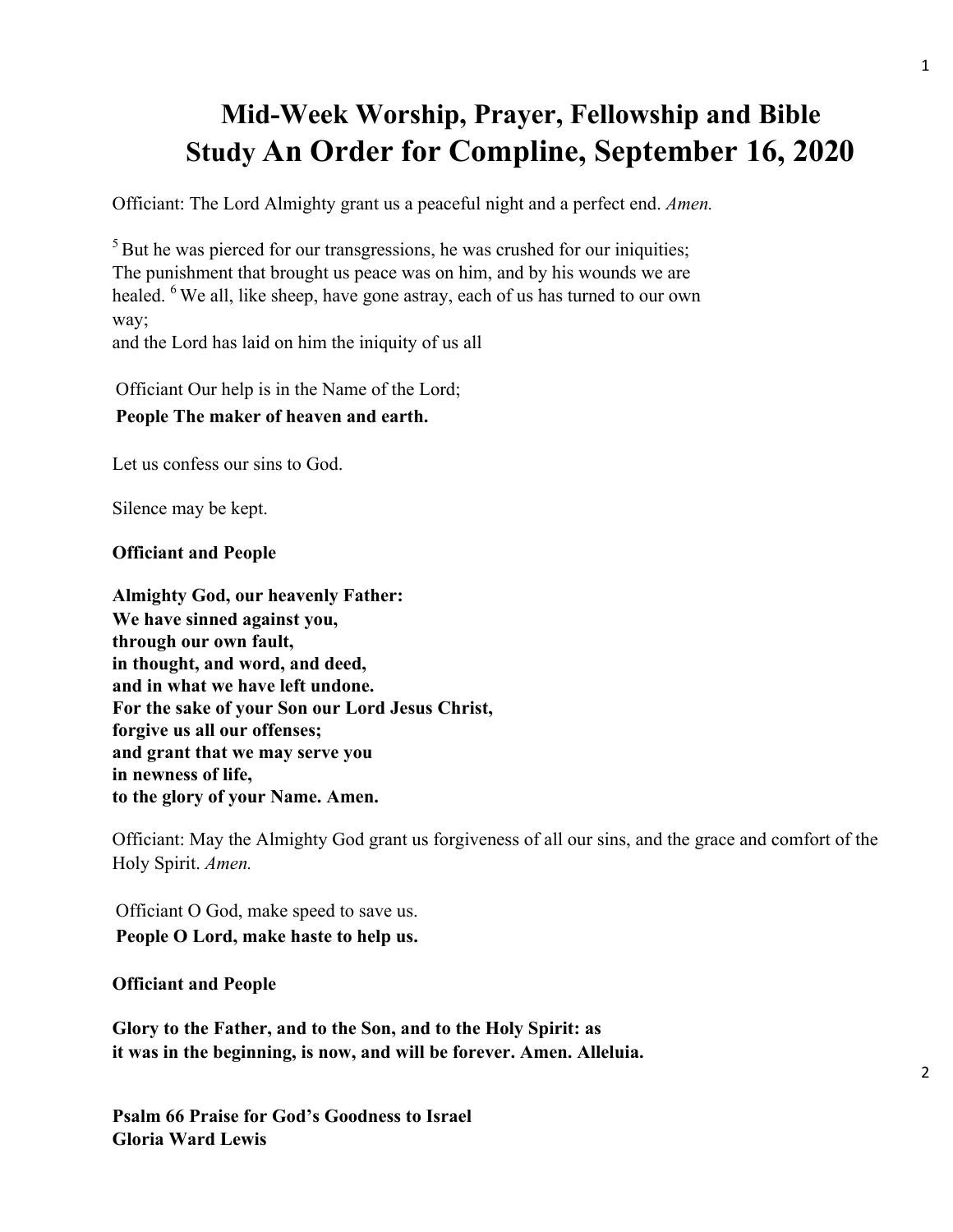<sup>1</sup> Make a joyful noise to God, all the earth;  $2$  sing the glory of his name; give to him glorious praise. <sup>3</sup> Say to God, "How awesome are your deeds! Because of your great power, your enemies cringe before you. <sup>4</sup> All the earth worships you; they sing praises to you, sing praises to your name." <sup>5</sup> Come and see what God has done:

 He is awesome in his deeds among mortals.  $<sup>6</sup>$  He turned the sea into dry land;</sup> they passed through the river on foot. There we rejoiced in him,  $<sup>7</sup>$  who rules by his might forever,</sup> whose eyes keep watch on the nations let the rebellious not exalt themselves.

## **Nadine Goff**

<sup>8</sup> Bless our God, O peoples, let the sound of his praise be heard,  $9$  who has kept us among the living, and has not let our feet slip.  $10$  For you, O God, have tested us; you have tried us as silver is tried.  $11$  You brought us into the net; you laid burdens on our backs;  $12$  you let people ride over our heads; we went through fire and through water; yet you have brought us out to a spacious place.  $13$  I will come into your house with burnt offerings; I will pay you my vows, <sup>14</sup> those that my lips uttered and my mouth promised when I was in trouble.

## **Milad Abedi**

<sup>15</sup> I will offer to you burnt offerings of fatlings, with the smoke of the sacrifice of rams; I will make an offering of bulls and goats. <sup>16</sup>Come and hear, all you who fear God, and I will tell what he has done for me.  $17$  I cried aloud to him, and he was extolled with my tongue. <sup>18</sup> If I had cherished iniquity in my heart, the Lord would not have listened.  $19$ But truly God has listened; he has given heed to the words of my prayer.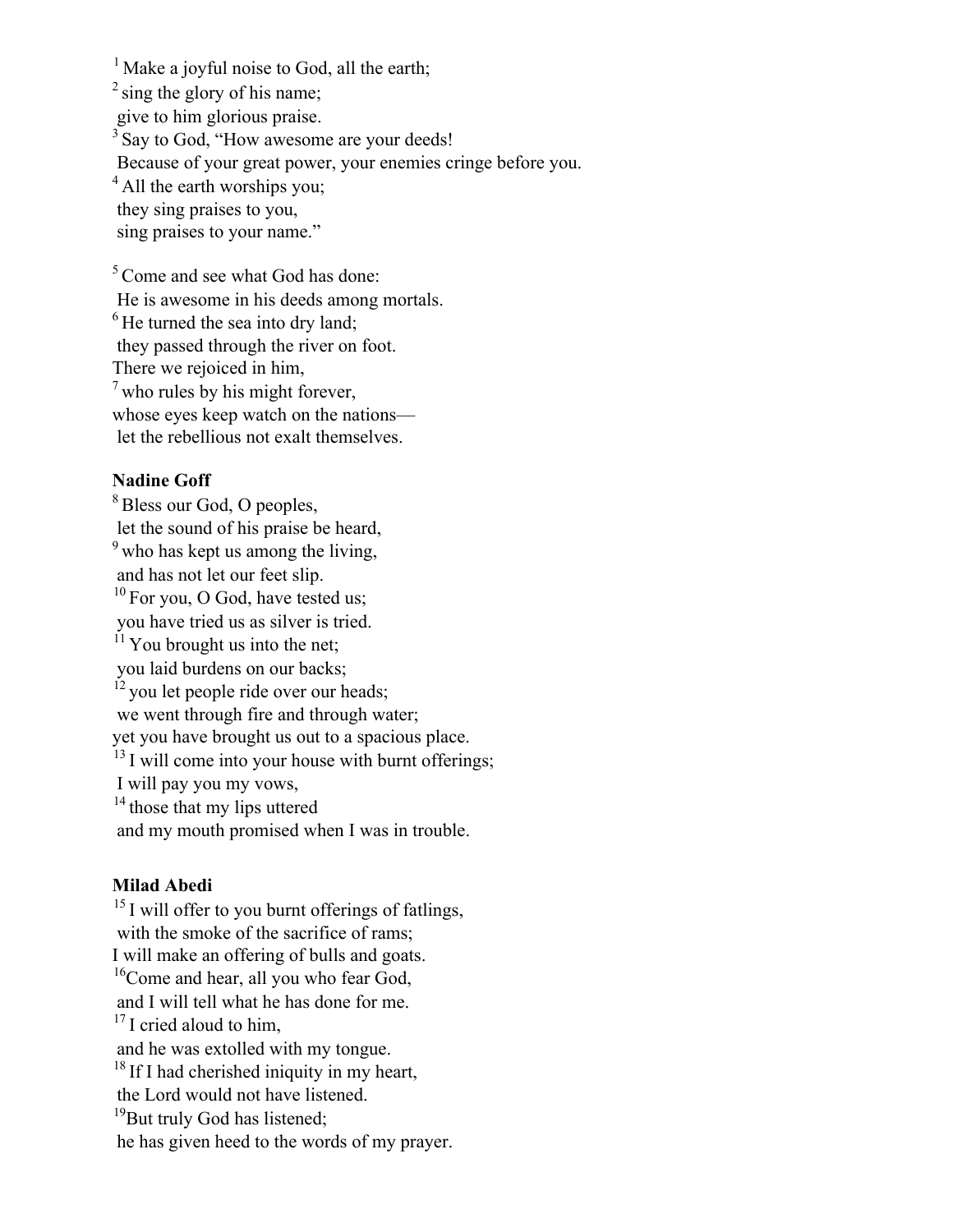<sup>20</sup>Blessed be God, because he has not rejected my prayer or removed his steadfast love from me.

## **James 5:1-21** Paula Price

5 Come now, you rich people, weep and wail for the miseries that are coming to you. <sup>2</sup> Your riches have rotted, and your clothes are moth-eaten.<sup>3</sup> Your gold and silver have rusted, and their rust will be evidence against you, and it will eat your flesh like fire. You have laid up treasure<sup>[a]</sup> for the last days. <sup>4</sup> Listen! The wages of the laborers who mowed your fields, which you kept back by fraud, cry out, and the cries of the harvesters have reached the ears of the Lord of hosts.<sup>5</sup> You have lived on the earth in luxury and in pleasure; you have fattened your hearts in a day of slaughter. <sup>6</sup> You have condemned and murdered the righteous one, who does not resist you. <sup>7</sup> Be patient, therefore, beloved, until the coming of the Lord. The farmer waits for the precious crop from the earth, being patient with it until it receives the early and the late rains. <sup>8</sup> You also must be patient. Strengthen your hearts, for the coming of the Lord is near. <sup>9</sup> Beloved, do not grumble against one another, so that you may not be judged. See, the Judge is standing at the doors! <sup>10</sup> As an example of suffering and patience, beloved, take the prophets who spoke in the name of the Lord. <sup>11</sup> Indeed we call blessed those who showed endurance. You have heard of the endurance of Job, and you have seen the purpose of the Lord, how the Lord is compassionate and merciful.

<sup>12</sup> Above all, my beloved, do not swear, either by heaven or by earth or by any other oath, but let your "Yes" be yes and your "No" be no, so that you may not fall under condemnation.

<sup>13</sup> Are any among you suffering? They should pray. Are any cheerful? They should sing songs of praise. <sup>14</sup> Are any among you sick? They should call for the elders of the church and have them pray over them, anointing them with oil in the name of the Lord. <sup>15</sup> The prayer of faith will save the sick, and the Lord will raise them up; and anyone who has committed sins will be forgiven. <sup>16</sup> Therefore confess your sins to one another, and pray for one another, so that you may be healed. The prayer of the righteous is powerful and effective. <sup>17</sup> Elijah was a human being like us, and he prayed fervently that it might not rain, and for three years and six months it did not rain on the earth. <sup>18</sup> Then he prayed again, and the heaven gave rain and the earth yielded its harvest. <sup>19</sup> My brothers and sisters, if anyone among you wanders from the truth and is brought back by another, <sup>20</sup> you should know that whoever brings back a sinner from wandering will save the sinner's soul from death and will cover a multitude of sins.

Hear what the Holy Spirit is saying to the Church **Thanks be to God.** Hymn My hope

is built on nothing less

V. Into your hands, O Lord, I commend my spirit; **R. For you have redeemed me, O Lord, O God of truth.** V. Keep us, O Lord, as the apple of your eye; **R. Hide us under the shadow of your wings.**

Lord, have mercy. *Christ, have mercy.*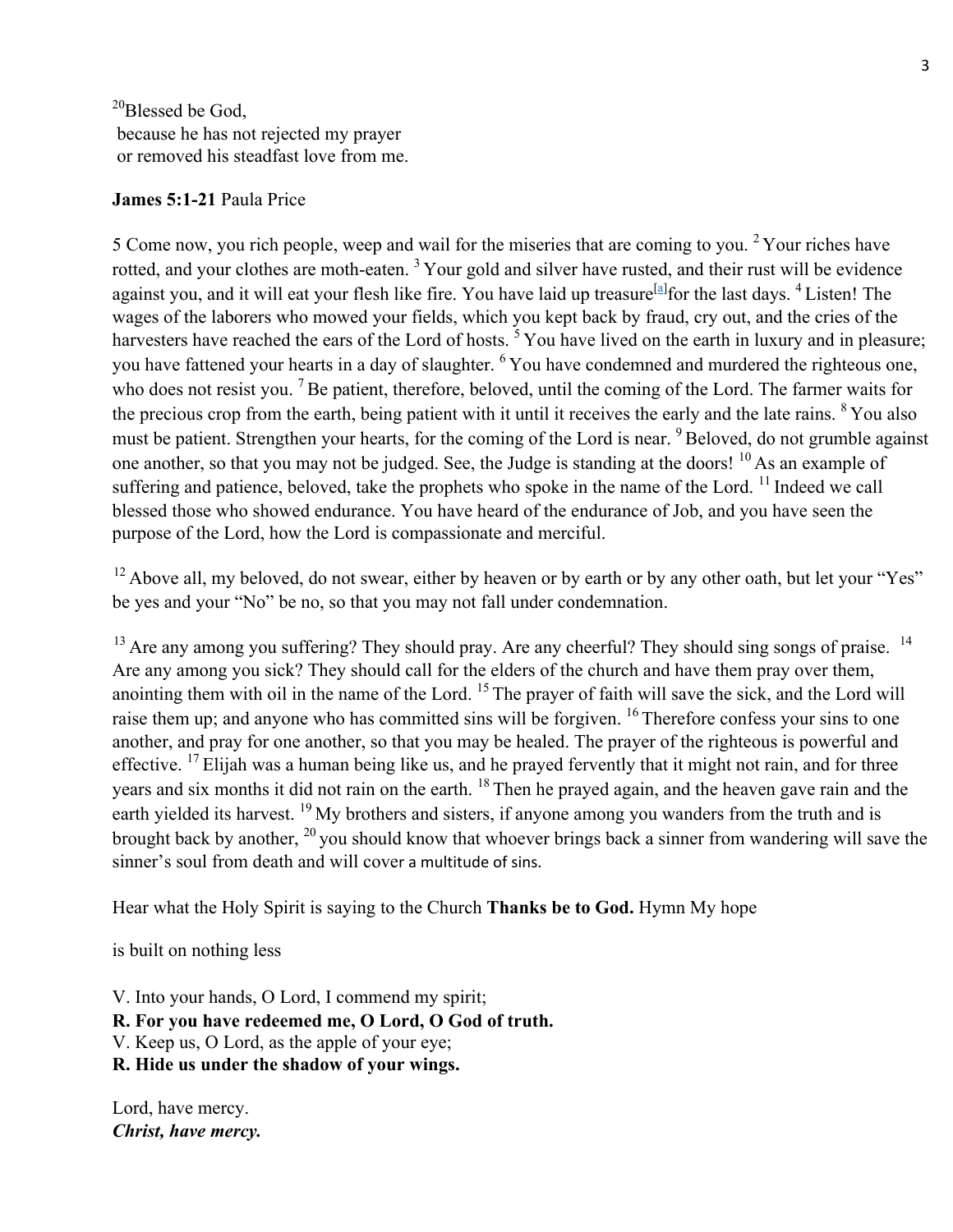Lord, have mercy.

**Officiant and People Our Father, who art in heaven, hallowed be thy Name, thy kingdom come,**

**.**

 **thy will be done, on earth as it is in heaven. Give us this day our daily bread. And forgive us our trespasses, as we forgive those who trespass against us. And lead us not into temptation, but deliver us from evil.**

Officiant Lord, hear our prayer; **People And let our cry come to you.** Officiant Let us pray.

#### **The Prayers of the People**

Almighty God, we entrust all who have been affected by the outbreak of COVID-19, all who will be affected, all who care for them, and all who are dear to us to your never-failing care and love, for this life and for the life to come, knowing that you are already doing for all of us more than we could ever imagine or pray for; through Jesus Christ our Lord. **Amen.**

Almighty God, we entrust the soul of George Floyd, Mildred Johnson, Oliver Johnson, Jacob Blake, to thy heavenly care. Father, console and protect his family, the people of this nation and those whose lives has become endangered species, through Jesus Christ our Lord. **Amen.**

Be our light in the darkness, O Lord, and in your great mercy defend us from all perils and dangers of this night, for the love of your only Son, our Savior Jesus Christ. **Amen.**

Be present, O merciful God, and protect us through the hours of this night, so that we who are wearied by the changes and chances of this life may rest in your eternal changelessness; through Jesus Christ our Lord. **Amen.**

Look down, O Lord, from your heavenly throne, and illumine this night with your celestial brightness; that by night as by day your people may glorify your holy Name; through Jesus Christ our Lord. **Amen***.*

Visit our homes, O Lord, and drive far from it all snares of the enemy; let your holy angels dwell with us to preserve us in peace; and let your blessing be upon us always; through Jesus Christ our Lord. **Amen***.*

Keep watch, dear Lord, with those who work, or watch, or weep this night, and give your angels charge over those who sleep. Tend the sick, Lord Christ; give rest to the weary, bless the dying, soothe the suffering, pity the afflicted, shield the joyous; and all for your love's sake. **Amen***.*